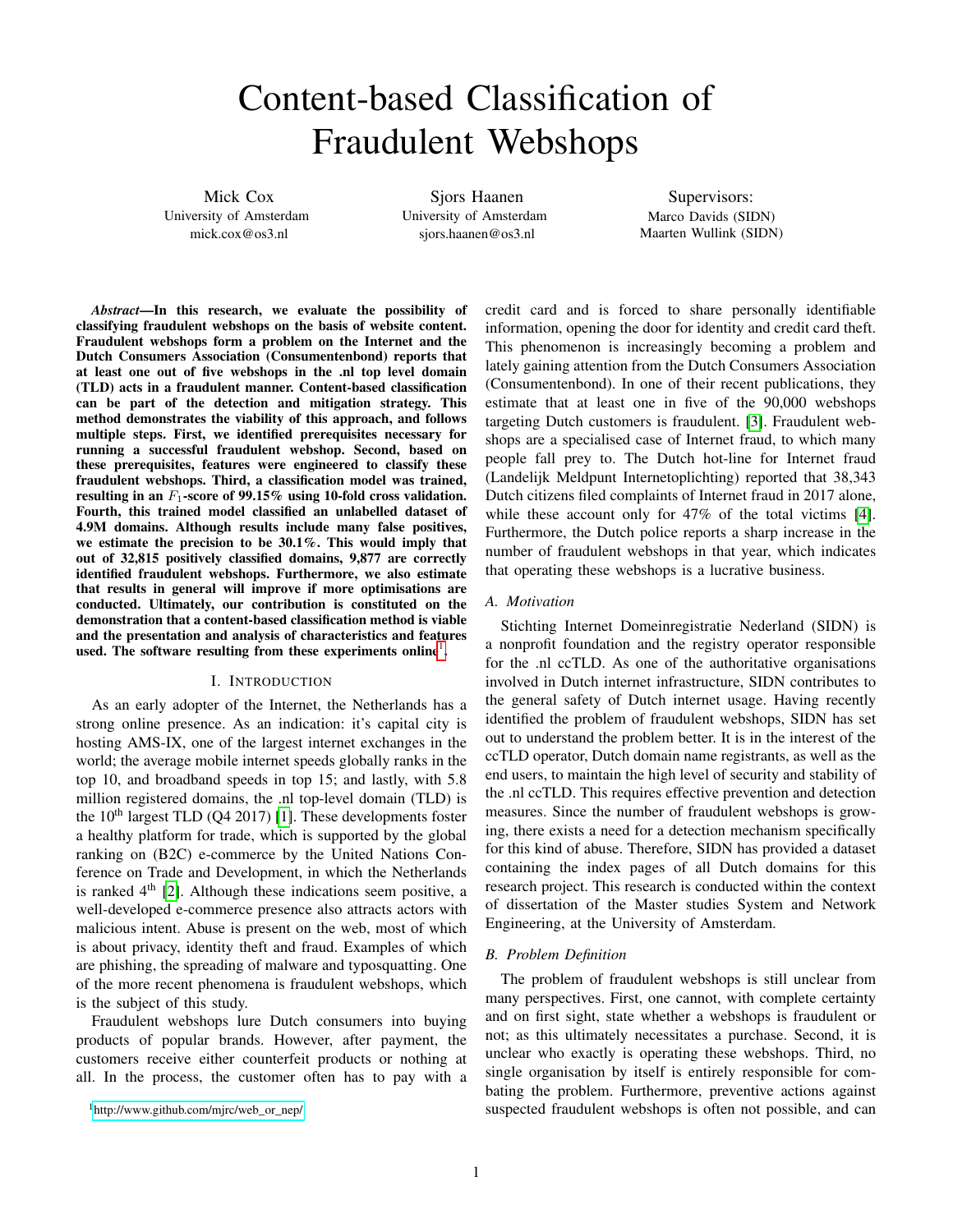entail serious liability issues. For instance, simply removing suspicious webshops from the DNS zone file is restricted by the SIDN abuse policies. SIDN depends on the domain name registrars to take action in case of suspicious activity. Not all registrars are able or willing to address the abuse. In other words, combating this problem is far beyond self-evident, and a more in-depth understanding of the nature of the problem is required before formal steps can be undertaken.

Related work, as will be discussed in section [II,](#page-1-0) is approaching the problem from a "meta perspective", and studies WHOIS information, network and service provider information, such as geolocation, IP ranges and more. To aid this effort, this research aims to study webshops on the basis of web content. This research answers whether it is possible to perform recognition and identification of webshops in an automated fashion. Therefore, we pose the following question:

# *Is it possible to reliably classify fraudulent webshops in the .nl TLD based on web content?*

In this research question, web content refers to the parts of the website which are directly presented to the end user. This includes the natural text occurring within the pages, images, HTML structure and the URL.

Furthermore, classification entails the separation of *nonfraudulent webshops* from *fraudulent webshops*, which calls for an approach involving classification by machine learning. Non-fraudulent webshops refer to all other legitimate websites, other than fraudulent webshops. Although it seems more intuitive to distinguish fraudulent webshop from legitimate webshops, this would not work in the context of SIDN, in which the input could constitute any possible website.

Following from this, a machine learning approach entails the use of a classification algorithm and a trustworthy labeled dataset. Given some set of fraudulent webshops, one can speculate that any website meeting the same pattern must be fraudulent as well. This introduces the following two problems: First, one cannot judge a webshop to be fraudulent without resorting to a purchase, as previously mentioned. Second, by following this pattern or structure, whilst extending the training and testing dataset and during feature engineering, a bias can arise which could impact the effectiveness of the classification. In other words, in building the classifier, we have to find a balance between certainty and effectiveness. The approach we follow in order to achieve this is detailed in section [III.](#page-2-0)

# *C. Paper outline*

After having introduced the problem and topic at hand in section [I,](#page-0-1) we continue by outlining prior and related work in section [II.](#page-1-0) In order to correct for a possible bias, we identify prerequisites to the business model of fraudulent webshops, as part of our approach. This approach is detailed in section [III,](#page-2-0) which is followed by a dedicated section to these prerequisites in section [IV.](#page-3-0) From these prerequisites, we construct features, which we describe in section [V:](#page-5-0) Feature

Engineering. Afterwards, we describe the results from our experiments in section [VI](#page-9-0) and cover the implications in section [VII.](#page-10-0) Finally, we conclude the research and acknowledge key parties in section [VIII](#page-11-4) and section [IX,](#page-11-5) respectively.

## II. RELATED WORK

<span id="page-1-0"></span>In order to perform classification, a selection of features that represent the characteristics of fraudulent webshops must be chosen. Sahoo, Liu, and Hoi recently released a survey which categorises and reviews contributions in detecting malicious domains using machine learning [\[5\]](#page-11-6). In this survey, features found in other studies are categorised as follows: Blacklist features, URL-based lexical features, host-based features, content-based features, and others (context, popularity, etc.). As for content-based features, Hou, Chang, Chen, *et al.* found features in the HTML documents, including the length of the document, (distinct) word count, and the use of string concatenation [\[6\]](#page-11-7). Additionally, they used features in the DHTML client side scripts like encoding functions and the use of the "eval" and "exec" function. These features were used to compare different classification algorithms, ultimately to classify websites which try to compromise the victims' computer systems. Since fraudulent webshops have other goals than websites attempting to compromise end systems, their website characteristics are different. This means that other features may be needed in order for algorithms to be able to classify domain names as fraudulent webshops.

Lexical features are another category that Sahoo, Liu, and Hoi named in their survey. Features used by the mentioned studies are specifically focused on the URL string itself. Most of the approaches used the bag-of-words model, which is a Natural Language Processing (NLP) technique in which a text (in this case the URL string) is seen as a collection of words. This model uses the frequency of words to classify on, though valuable information like grammar and the order of words are not taken into account. Since web content includes natural language, we aim to investigate whether NLP can help in classifying domains.

Giovane C. M. Moura, Moritz Muller, Maarten Wullink, and Cristian Hesselman from SIDN Labs developed a system which can detect several types of abuse within a DNS zone, including fraudulent webshops. This is made possible by analyzing both domain registration and global DNS lookup patterns of a TLD, selecting useful features and classifying domains by employing the k-means clustering algorithm. Since SIDN runs the .nl authoritative servers, SIDN Labs could implement this system by monitoring the DNS traffic of the .nl zone. As future work, the researchers suggested including more features including HTML and content analysis.

The Consumentenbond helps consumers identify fraudulent webshops by summarising several points to look out for [\[3\]](#page-11-2). Fraudulent webshops often seem to use odd domain names, or sometimes use product or brand names in the domain name; fraudulent webshops tend not to use HTTPS, have a generic shop logo, focus on selling luxury items, offer high discounts, show mistakes in language and grammar, do not provide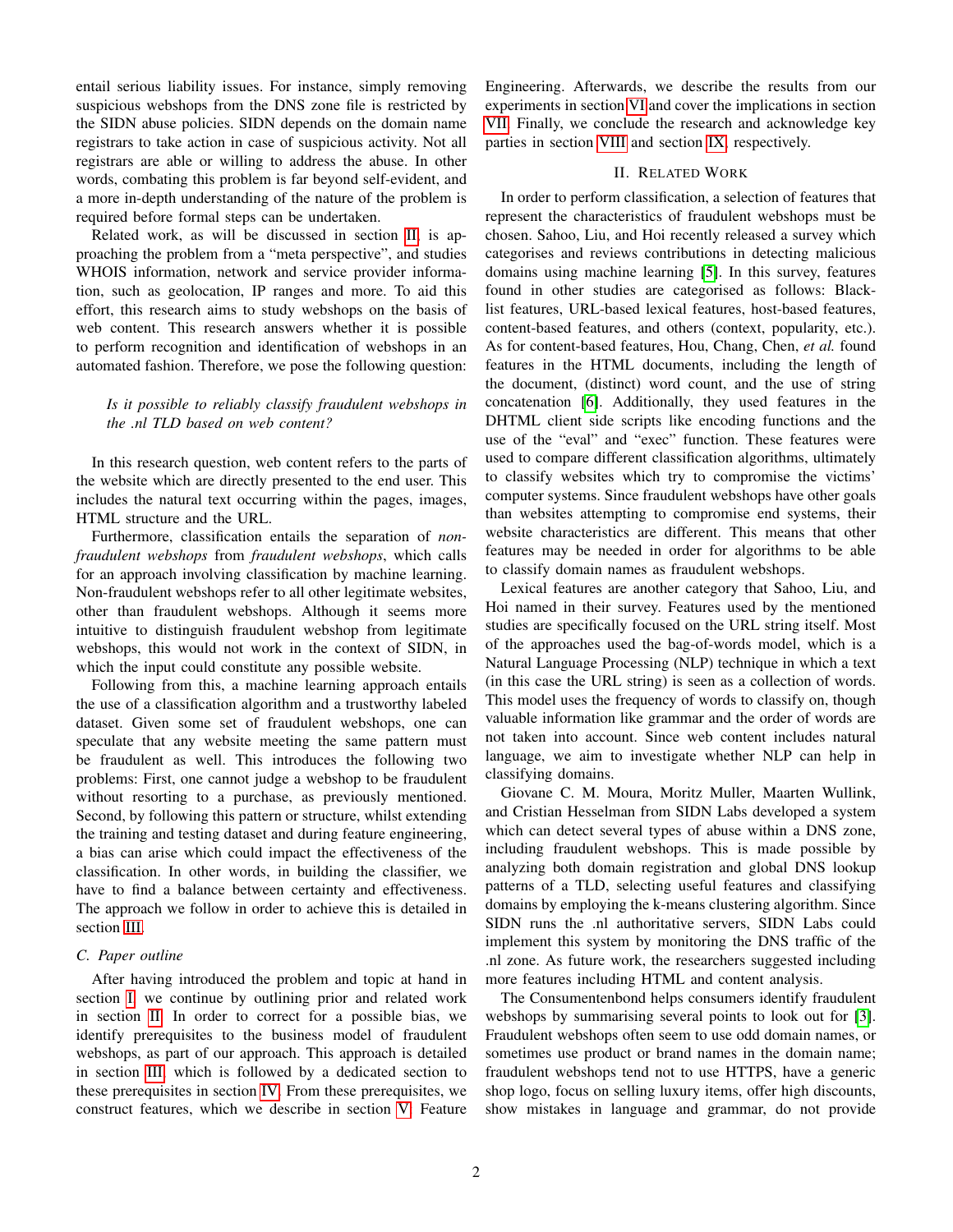any contact details, utilise mandatory account creation, force payment by credit card and lack certification marks. Especially strange sentences and mistakes in language, indicate that the operators are non-Dutch.

The winners of the *Dutch Open Hackaton 2018* [\[8\]](#page-11-8) developed a proof of concept named CrimeBusterBot [\[9\]](#page-11-9). This tool could identify fraudulent webshops by using several external sources like WHOIS information and data from the Dutch police, though they only did some basic checks on the web content like looking for the string "shopping\_cart".

The prior work mentioned in this section identified fraudulent webshops by using external sources and measuring DNS traffic. Most of the studies using web content for classification attempt to find domains which distribute malware, whereas this research project focuses on finding fraudulent webshops.

# III. METHOD

# <span id="page-2-0"></span>*A. Overview*

As previously mentioned, classification of fraudulent webshops necessitates a thorough approach. In this section, we evaluate the datasets used and constructed, evaluate its limitations and identify a countermeasure used during feature engineering. Lastly, we subsequently outline the experiments conducted in this project.

# <span id="page-2-1"></span>*B. Datasets*

In order to perform the research of this project, two labeled sets are composed: A set of known fraudulent webshops and a set of general websites which are *not* fraudulent webshops. In this project, these sets are called the *nep* and web sets respectively. All websites have a .nl domain name, or are at least targeted to Dutch visitors (in some cases HTTP requests to Dutch domain names are redirected to domain names in other TLDs). Also, each website is checked manually to make sure it is in the right set. The set of fraudulent webshops is derived from several sources. The first one is a list of 2,000 websites composed by the Consumentenbond [\[10\]](#page-11-10). Despite the fact that a large part of the websites in the list have already been taken down by the respective registrants, we found that the remaining ones are still online and usable for our set. Another source originates from the output of the CrimeBusterBot, which is discussed in related work, section [II.](#page-1-0) With these webshops as starting point, we were able to extend our combined list of fraudulent webshops by searching the Web for specific strings consistently found in these webshops, such as "Nieuwe artikelen voor June". With these sources combined, we were able to construct a list of 3,369 alleged fraudulent webshops.

The other set is composed by using a dataset provided by SIDN. This dataset is the output of SIDN's web crawler [\[11\]](#page-11-11), which is a complete HTTP-crawl of all the .nl domain names (5.7 million) as of 1 July 2018. The dataset consists of the index pages of the corresponding domains including HTML content and scripts, along with TLS information and metadata about each web server. It also performs several checks, like recognising types of websites (e.g. webshops, CMS or forums) and checking whether a privacy policy page is present. From this dataset we randomly selected a subset of 3,600 domain names, of which 3,557 remained after manual checking and sanitising the dataset from false positives. We labeled this subset as the set of general websites.

Some domain names belong to a chain of redirects to other domains. In these cases, we only included the last domain of the chain, which is the URL that the end user eventually sees in the address bar. This is because some of our features estimate the semantic relationship between domain name and the page content.

Aside from the labeled sets, we also define an unlabelled set called the *zone* set: From the 5.7 million domains in the SIDN dataset, we extracted the domains containing an index page, and excluded the domains which forward to the same domain. The resulting *zone* set contains 4,294,557 domains.

## *C. Main approach*

As a limitation to the datasets available, we recognise that the *nep* dataset is likely biased. Not only is it unknown how the Consumentenbond and the CrimeBusterBot exactly constructed their lists, we also manually extended the set by searching for commonly reoccurring strings. Furthermore, we noticed that many of the domains in their lists likely share the same operator(s), since in many cases only the themes and logos differ while the website structure and texts are the same. Hence, we cannot be sure whether the combined set is fully representative for all types of fraudulent webshops operating in the .nl TLD, and therefore the set is likely not perfectly suitable for classification. When engineering features to this end, purely matching on specific technical implementations (e.g. the usage of the popular Zencart e-commerce software), or commonly found strings or patterns, is not a reliable and flexible classification mechanism. Not only do we risk missing a significant subset of fraudulent webshops due to initial dataset bias; also, operators could just slightly adjust their code in order to circumvent detection. Therefore, we take a slightly different approach in this research project. First, we identify essential prerequisites in order to successfully deploy fraudulent webshops. Then, we model features for classification based on those prerequisites. As such, we attempt to create a model which corrects for the possible bias in our initial dataset. Furthermore, ancillary to this approach is the implication that any effort by an operator to remain undetected goes at the expense of the business model or likelihood of success. The effectiveness of the features will be tested by two experiments, in which we classify the domains in our datasets.

# *D. Experiments*

In order to test our approach, we setup two experiments, denoted *Experiment I* and *Experiment II*.

In Experiment I, we train and test a classification model on our labeled *web* and *nep* sets using K-fold cross validation. This technique implies that we subdivide our dataset in K equal parts, and perform  $K$  tests for each of the parts, such that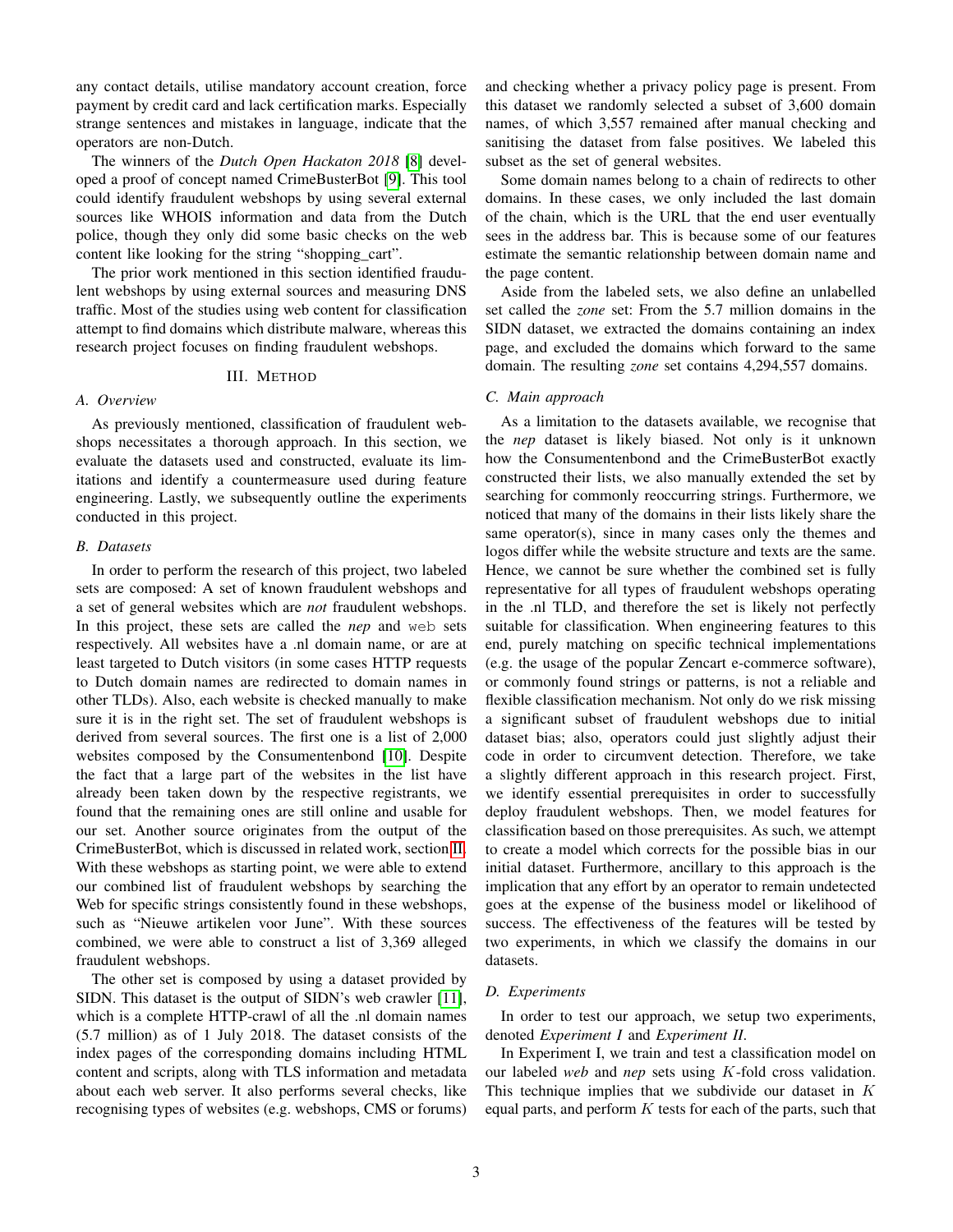we test on only one subset and train on the remaining  $K - 1$ subsets. K-fold cross validation is a common technique for evaluating estimator performance and builds further on traintest splitting, such that the accuracy of a model can reliably be tested and the likelihood of overfitting is reduced.

In Experiment II, we classify the *zone* set using the classification model trained in Experiment I. With this, we again evaluate the effectiveness of our classifiers, but this time on an unlabelled set. Afterwards, we manually validate these results by checking a sample of 1,000 classifications.

## *E. Motivation classification algorithm*

During feature engineering and earlier iterations of our experiments, we tried seven classification algorithms, as earlier iterations of did not warrant a focus on the algorithm yet. We combined the classification results of multiple algorithms into a confidence ratio, and as such were able to classify new examples during Experiment II on a majority vote based system. Although this method seems interesting from the perspective of identifying fraudulent webshops, we experienced several downsides to this approach. In the end, we chose to base our results on the AdaBoost Classification algorithm (Adaptive Boosting). Not only because it was the best performing classifier in our experiments when using the default parameters; it also is an ensemble function which involves a weighted combination of classifiers internally, and thus it mimics the voting behaviour earlier constructed. Boosting entails the recursive training of classifiers such that later classifiers focus on examples which previous classifiers did not get right. As such, many weak learners can be combined into a strong classifier.

During the AdaBoost training process, the algorithm reduces the amount of dimensions of the dataset by selecting only features which improve the predictive power of the model. During the following section, table [I](#page-5-1) shows used features and their weights. This table shows some features weights being zero, which depicts this functionality.

# *F. Metrics*

The metrics we use for evaluating the effectiveness of our model are accuracy, recall, precision and  $F_1$  score. Accuracy is the ratio of correctly classified samples to falsely classified samples. Recall is the ratio of true positives to false negative, i.e. how many of the positive (*nep*) class where we able to recall. Precision is the rate of true positives to false positives, i.e. how many of the predicted positives were in fact true. At last, we calculate the  $F_1$  score, which is the harmonic average of the precision and recall defined as follows:

$$
F_1 = 2 \times \frac{Precision \times Recall}{Precision + Recall}
$$
 (1)

As an example: let's say there are 100 fraudulent webshops within a dataset of 10,000 samples. Imagine classifying every sample as positive (*nep*). Since we extracted all 100 fraudulent webshops, we would achieve 100% recall, but we would only

be precise 1% of the time. In this example, the  $F_1$  score would be 0.04.

# IV. FRAUDULENT WEBSHOP PREREQUISITES

<span id="page-3-0"></span>As mentioned, a classification method based on technical or syntactical features can be a brittle approach. Furthermore, it can enhance the classification bias already existing in our dataset. Therefore, we attempt to construct features around the prerequisites necessary for a fraudulent webshop business model to work. Before covering these prerequisites, a brief description of the website outline and structure is necessary. The examples offered in the following paragraphs are based on the *nep* and *web* datasets described before. Figure [1](#page-4-0) depicts a picture of a product featured on a fraudulent webshop.

Most webshops encountered are set up with a minimum set of pages. Aside from product and category shopping pages, these include the index page, contact page, privacy policy page, shipping & returns page and a sitemap. Furthermore, most webshops include functionality for creating and logging in to a user account. The index page most often displays an overview of currently available products, mostly dedicated to the season. Translation errors can often be found here including such as "Nieuwe artikelen voor June", in which the month "June" is not translated to Dutch. Widget areas are often display either category information or featured products. The footer generally holds links to fore-mentioned pages and, depending on the webshop framework, a list of products or categories. Images of products are generally resized and compressed by webshop framework.

We assume that the fraudulent webshop operators' goal is to make money by either not sending the ordered product or sending a counterfeit product. Furthermore, operators could also commit identity or credit card theft from the information gathered. Based on this assumption, we can identify three main prerequisites which are needed to successfully run fraudulent webshops. These prerequisites include: First, *attracting customers* into making a purchases. Second, being found on search engines, by means of a high *search engine score*. Third, leveraging high *scalability* to generate many webshops and increase the probability of success.

## *A. Customer attraction*

As for all online stores, fraudulent webshops need to look attractive in order to tempt visitors into making a purchase. This achieved in a number of ways.

First, popular brands are offered with high discounts, as depicted in figure [1.](#page-4-0) Second, the products offered generally appeal to a large audience because a multitude of reasons, namely: products are always in stock, offered products generally need frequently replaced, or can easily be purchased online. Commonly offered products include shoes and sneakers, hats and caps, sunglasses, bags, backpacks and football jerseys. Third, fraudulent webshop operators attempt to develop trust by showing a webshop logo, images of common brand products, logos social media networks, logos of credit card companies and parcel companies. Remarkably, Dutch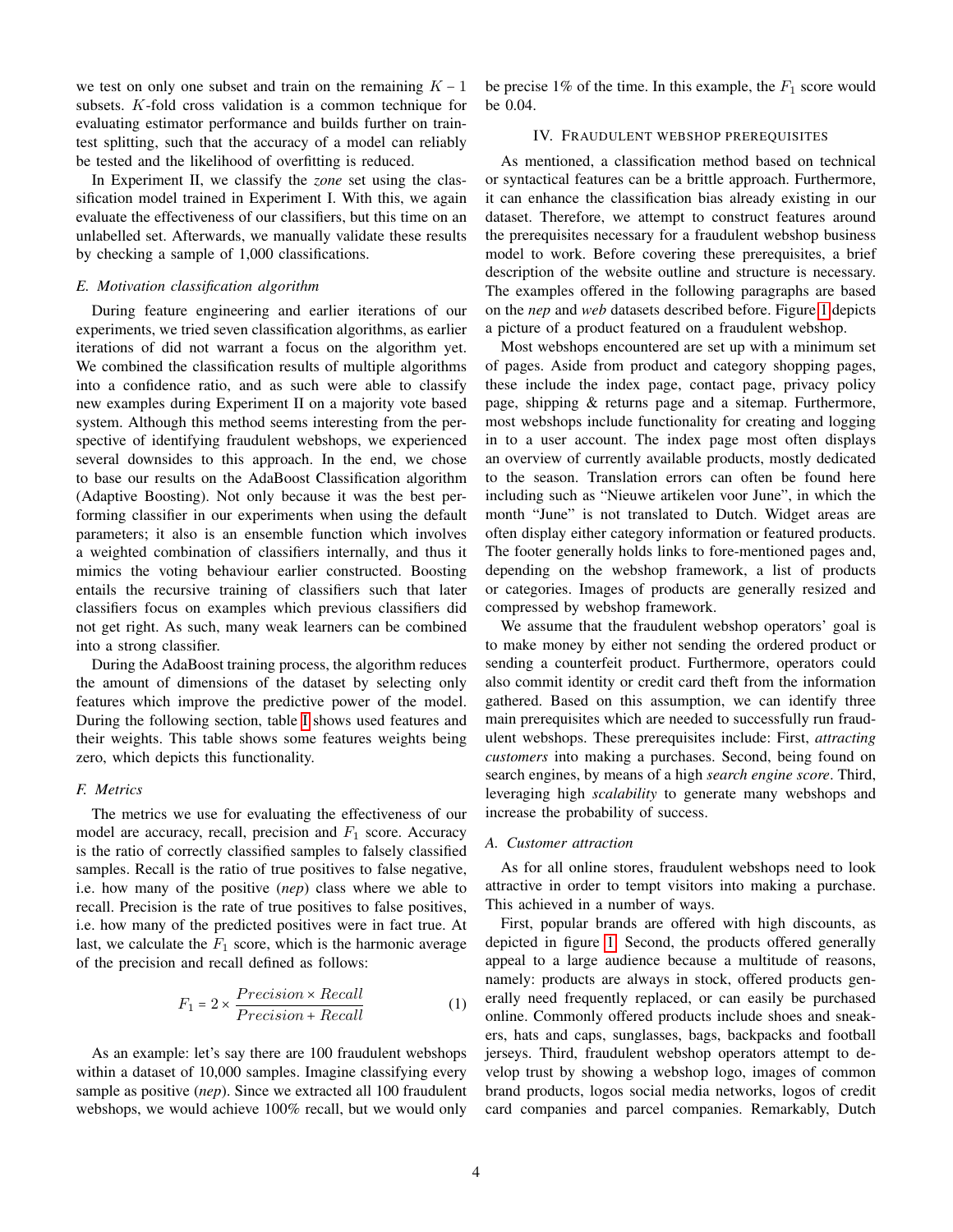

Figure 1. An attractive offer on a fraudulent webshop.

<span id="page-4-0"></span>alternatives, such as the iDeal payment service and the PostNL mail and parcel company, are rarely mentioned. In essence, the offers on fraudulent webshops just looks too good to be true, though many people seem to fall for it, as shown by the number of filed complaints as mentioned.

# <span id="page-4-2"></span>*B. Search engine score*

When reviewing the publicised lists of suspected fraudulent webshops, it becomes self-evident that in general, domain names have little resemblance with webshops or its contents. For example, the domain *<www.autorijschoolmathieu.nl>*, meaning "driving school Mathieu", offers shoes instead of driving lessons. We expect nobody will consciously visit this domain directly in order to buy shoes. Therefore, we expect all website traffic originates from search engines after a user consciously searches for keywords relevant to the webshop content.

The most recent theory suggests that fraudulent webshop operators utilise register recently expired domains [\[3\]](#page-11-2). Considering these domains have been active and maintained earlier, search engines have already verified the validity of the domain and given it an index. Although the web contents change, the index of the previous domain owner still exists, and the webshop is easier and more often found.

One known method of registering soon-to-expire domains names, is by the services of dropcatchers. Dropcatchers are organisations that try to register (catch) a domain after being release from quarantine. Quarantine is the time a registry holds on to a domain name after being released by the previous customer. Companies offering such services include *<www.domainorder.nl>* and *<www.dropcatcher.co.uk>*.

The search engine score mainly depends on backlinks, i.e. links from other domains to the domain. Hence, if an expired domain is registered, backlinks are still intact. Fraudulent webshop operators eagerly take advantage of the reputation of these links. This reputation is also known as *link juice*.

Metrics from backlinks and search engine optimisation at large are sold by companies such as *<www.majestic.com>*. Dropcatchers use these related metrics to promote the value of domains.



Figure 2. Logos of fraudulent webshop are often generic or directly generated from the domain name.

<span id="page-4-1"></span>Besides using recently expired domain names, we have found that fraudulent webshop operators use HTTP meta description and meta keyword tags to increase findability in search engines. These keywords include names of brands and words relating to discounts.

We have seen other known methods of search engine optimisation, though only in a few cases. Examples are web enhancement for mobile devices and a HTTPS version of webshops.

# *C. Scalability*

We reason that the business model of fraudulent webshops is only feasible when operators can leverage high scalability. By this, we mean the following: Given the choice between deploying (fraudulent webshops) more and deploying more often, versus optimising just a few, we expect fraudulent webshop operators will choose the former.

Following from this, every fraudulent webshop risks a change of being taken down. This risk increases as the webshop becomes better known. Hence, any time spent in manually personalising a website, in order to increase its efficiency, is time which cannot easily be recycled.

This results in a generic appearance, of which multiple examples exists. First, we notice the same webshop software is commonly used, namely Zencard. However, other frameworks such as Prestashop and Woocommerce installations also occur. Other examples of similar software can be found in Javascript libraries used for ancillary features such as the webshop product image lightbox or image carousels. Second, product images are reused and on multiple occasions, product images contain a watermark of another .nl domain name, indicating the product image was used before. Third, exactly the same or very similar text on websites is reused. Fourth, a generic webshop logo is used, and likely generated using the same software. Examples of these are shown in figure [2.](#page-4-1)

In a sense, they treat webshops as kettle, not as pets

Just as a fraudulent webshop, a legitimate webshop operator is interested in a high search engine score. However, in contrast to the fraudulent webshop, the operator is generally willing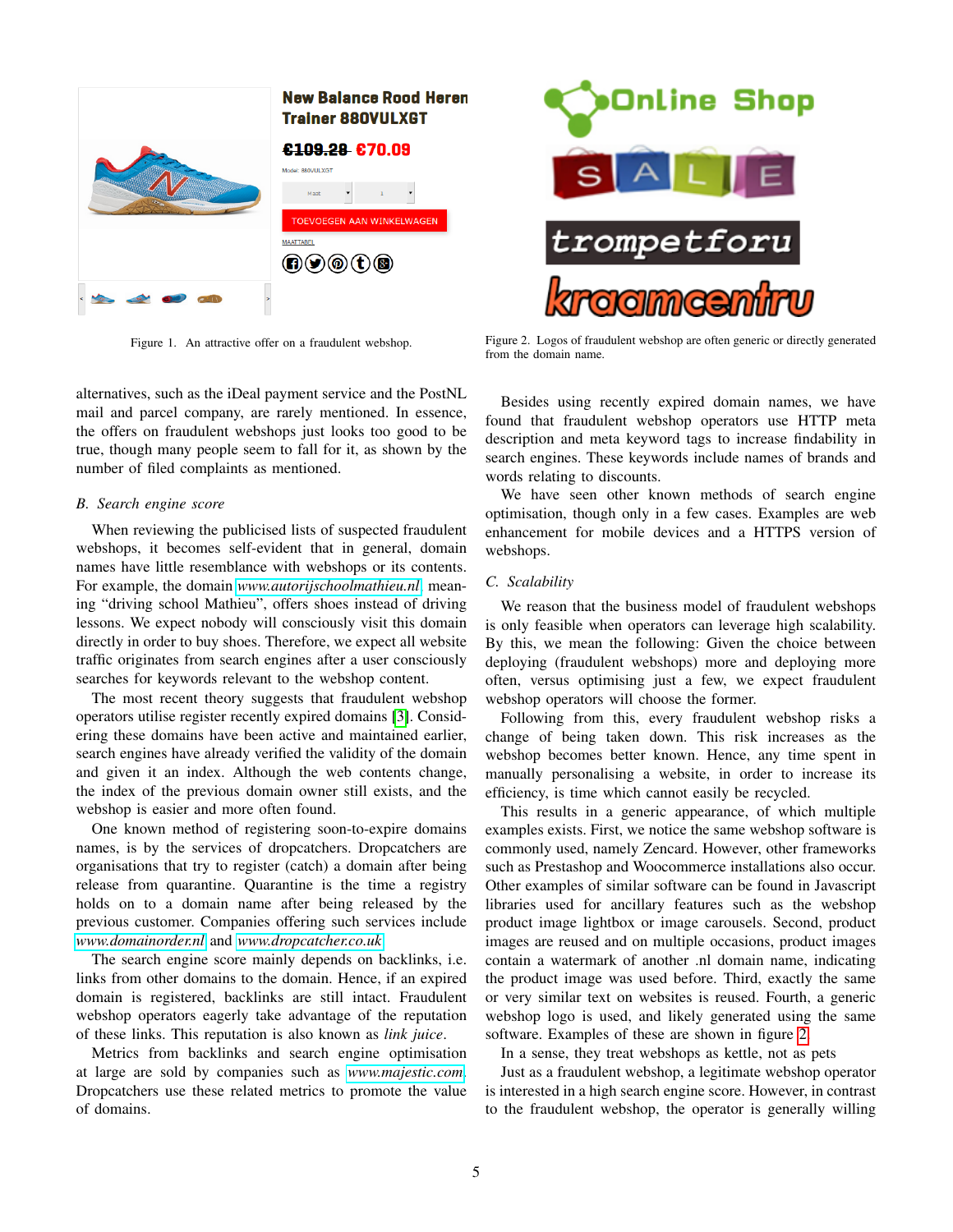to invest manual work in optimising and personalising. An example is integration between the webshop and external software services to extend the functionality, such as Google Analytics, e-mail marketing such as Chipmunk or external payment service providers. These external software services often require valid personal information and their account registration procedures are often not automatable. The time spent on such setup tasks eventually adds up which adds pressure on the feasibility of the current business of fraudulent webshops.

Furthermore, after having manually registered user accounts on several fraudulent webshops, we noticed the automatic user account confirmation e-mail originate Gmail accounts. After sending an e-mail to this address, we received an e-mail back, indicating the inbox to be maintained. Considering many webshops use the same Zencard installation, we have written a script for the Selenium browser automation framework in order to register users accounts *en masse*. After registering many user accounts on many webshops, we have found that several fraudulent webshop operators use the same e-mail address for many domains. In total, we have registered with, and received e-mails from 2,761 webshops. Of the e-mails received, only 61 e-mail addresses are unique, though many show reoccurring patterns such as sharing a similar prefix or enumerating over numbers. Figure [3](#page-5-2) depicts the 12 most common e-mail addresses. A complete list can be found on our project code repository.

Please note that these e-mail addresses only originate Zencart installations using the exact same registration form. By no means is this representative of all fraudulent webshops.



<span id="page-5-2"></span>Figure 3. The twelve most frequent e-mail addresses found upon registering a user account.

# V. FEATURE ENGINEERING

# <span id="page-5-0"></span>*A. Overview*

In this section we cover feature engineering, one of the main contributions of this research. As described previously, these features follow from prerequisites described earlier: *customer attraction*, *search engine score*, and *scalability*. For each feature, we describe the reasoning behind the feature, the way we measure it and evaluate the performance. A list of all features used is shown in table [I.](#page-5-1)

Figure [4](#page-6-0) depicts a violin plot of the non-boolean features. Each feature depicts two distributions, one on each side of the axis. The left side depicts the *nep* set and the right side depicts the *web* set. Note that within this plot, each feature is rescaled to a common scale in order to make the distributions visible. The reason why some distributions are much smaller than others and start at the bottom, is because it represents a count, starting at 0, and has high outliers.

Figure [5](#page-6-1) depicts a barplot of the boolean features. The yaxis depicts the relative amount of samples within the *nep* and *web* datasets, for which the feature is true.

Finally, for a complete statistical overview of all nonboolean features, see table [V](#page-13-0) in Appendix A.

| Table I          |  |  |  |  |  |  |  |  |
|------------------|--|--|--|--|--|--|--|--|
| Feature Overview |  |  |  |  |  |  |  |  |

<span id="page-5-1"></span>

| $\overline{No}$ . | <b>Name</b>          | <b>Datatype</b> | Weight |  |  |  |
|-------------------|----------------------|-----------------|--------|--|--|--|
| $\overline{01}$   | analytics            | <b>Boolean</b>  | 0.1208 |  |  |  |
| $\overline{02}$   | currency             | <b>Boolean</b>  | 0.0000 |  |  |  |
| $\overline{03}$   | currency_count       | Integer         | 0.1048 |  |  |  |
| $\overline{04}$   | distance edit        | Float           | 0.0987 |  |  |  |
| $\overline{05}$   | distance_jaccard     | Float           | 0.0419 |  |  |  |
| $\overline{06}$   | image_count          | Integer         | 0.0289 |  |  |  |
| $\overline{07}$   | lexical count        | Integer         | 0.0161 |  |  |  |
| $\overline{08}$   | lexical_diversity    | Float           | 0.0305 |  |  |  |
| $\overline{09}$   | lexical unique       | Integer         | 0.0421 |  |  |  |
| $\overline{10}$   | links external       | Integer         | 0.0615 |  |  |  |
| $\overline{11}$   | links hash           | Integer         | 0.0538 |  |  |  |
| $\overline{12}$   | links intent         | Integer         | 0.0000 |  |  |  |
| $\overline{13}$   | links internal       | Integer         | 0.0407 |  |  |  |
| $\overline{14}$   | links mailto         | Integer         | 0.0401 |  |  |  |
| $\overline{15}$   | links_map            | Integer         | 0.0000 |  |  |  |
| $\overline{16}$   | dom_title_dist_sonar | Float           | 0.0210 |  |  |  |
| $\overline{17}$   | dom_title_dist_wiki  | Float           | 0.0338 |  |  |  |
| 18                | dom_title_sim_sonar  | Float           | 0.0230 |  |  |  |
| 19                | dom title sim wiki   | Float           | 0.0421 |  |  |  |
| 20                | metadesc             | Boolean         | 0.0000 |  |  |  |
| $\overline{21}$   | metadesc count       | Integer         | 0.0071 |  |  |  |
| $\overline{22}$   | metakeyword          | Boolean         | 0.0198 |  |  |  |
| 23                | metakeyword count    | Integer         | 0.0125 |  |  |  |
| 24                | metaog               | <b>Boolean</b>  | 0.0100 |  |  |  |
| 25                | phone                | <b>Boolean</b>  | 0.0000 |  |  |  |
| 26                | place                | Boolean         | 0.0000 |  |  |  |
| $\overline{27}$   | scripts              | Boolean         | 0.0000 |  |  |  |
| 28                | scripts_count        | Integer         | 0.0600 |  |  |  |
| 29                | sm_deep_link         | Boolean         | 0.0779 |  |  |  |
| 30                | $sm$ link            | Boolean         | 0.0000 |  |  |  |
| $\overline{31}$   | styles               | <b>Boolean</b>  | 0.0000 |  |  |  |
| $\overline{32}$   | styles count         | Integer         | 0.0129 |  |  |  |

#### *B. Syntactical domain-title similarity*

As illustrated before, in many cases domain names have pre-existed and are re-registered to use for the application of a webshop, there is often a mismatch between the domain and the content of the website. In general, it is common pattern to find the domain name, in some way, be a representation of the content the website. For instance, if the domain name forms the name of an organisation, then one can expect that name to be included in the content of the website, such as in the HTML title. This is usually not the case for fraudulent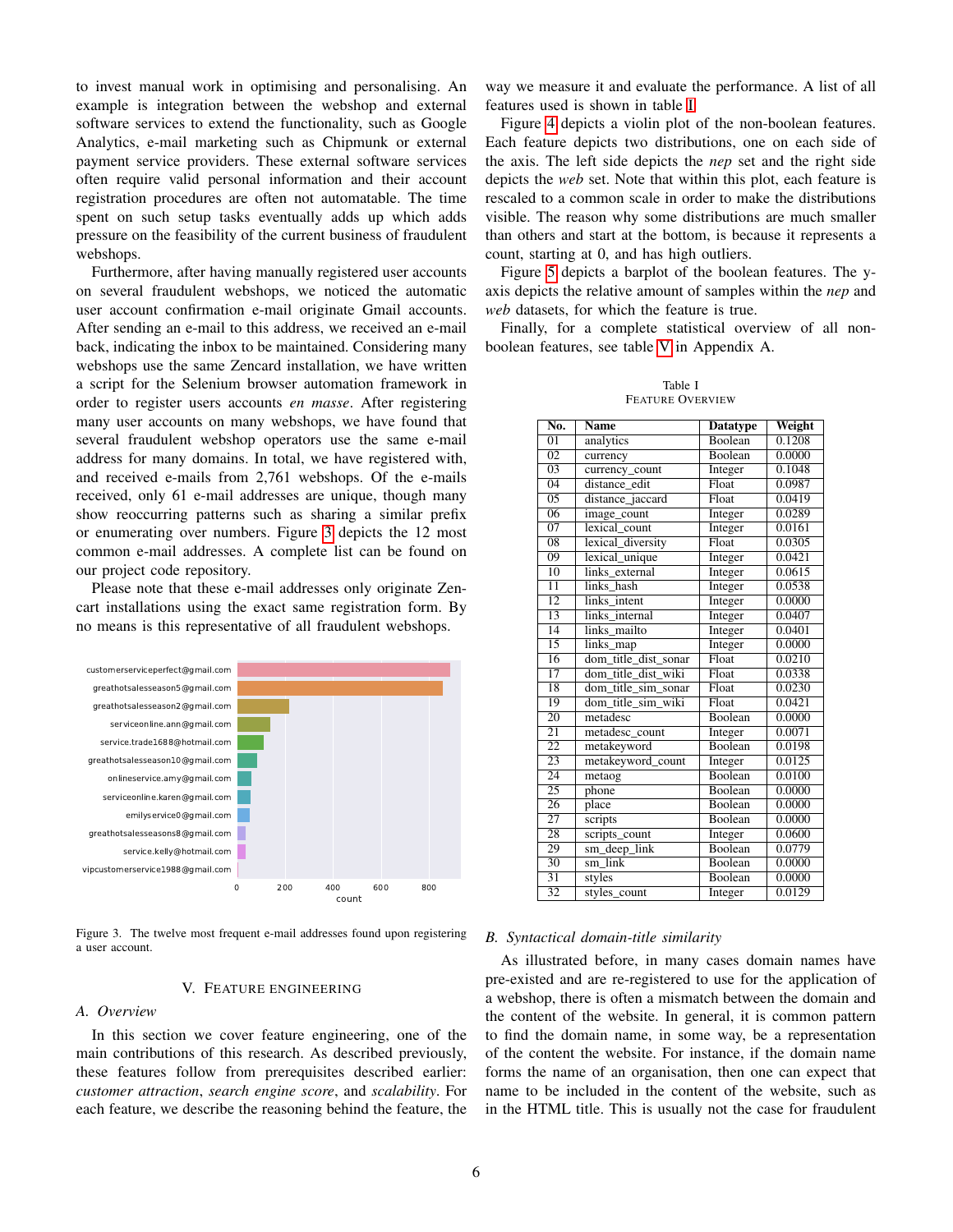

<span id="page-6-0"></span>Figure 4. This violin plot depicts the web and nep distribution of each non-boolean feature. Note that these distributions have been rescaled in order to make them visible within the same plot.



<span id="page-6-1"></span>Figure 5. This barplot depicts the web and nep distribution of each boolean feature. Note that the relative amount of features is depicted for which the value is true.

webshops, which often carry HTML titles that do not resemble the domain name at all. In order to target this dissimilarity, one can calculate a string distance between the domain name label and the HTML title. Doing so over a large enough dataset results in a clear distinction between the distributions of the *nep* set and *web* set, as is visible in figure [6.](#page-7-0)

# *C. Semantic domain-title similarity*

String distance measurements can measure the syntactic difference between words. However, they cannot measure the semantic distance or similarity between two words. Two words may be similar in writing, their meaning can vary wildly. For measuring semantic relationships, we used word2vec [\[12\]](#page-11-12). Using word2vec, or comparable word embeddings such as fastText and GloVe, one can represent words in a high dimensional vector space. This is done by training a model

on the co-occurence of words within each sentence, for many documents in a large corpus of text documents. Pretrained models are widely available for many languages. We used a model which was pretrained on the SoNaR500 corpus [\[13\]](#page-11-13) and on the Dutch Wikipedia [\[14\]](#page-12-0).

We use gensim [\[15\]](#page-12-1) for calculating the *cosine similarity* and *Word Mover's Distance* [\[16\]](#page-12-2) between a tokenised and sanitised version of the domain name label and the HTML title, for both the Wikipedia and SoNaR500 corpus. These features are either prefixed with *dom\_title\_dist* for the W.M. distance, and *dom\_title\_sim* for the cosine similarity.

In order to arrive at a tokenised and sanitised version of the domain name, we follow the following method. First, we generate all possible substrings from the main domain label. Second, we filter these substrings to a dictionary in order to return a set of valid words. Third, we remove all common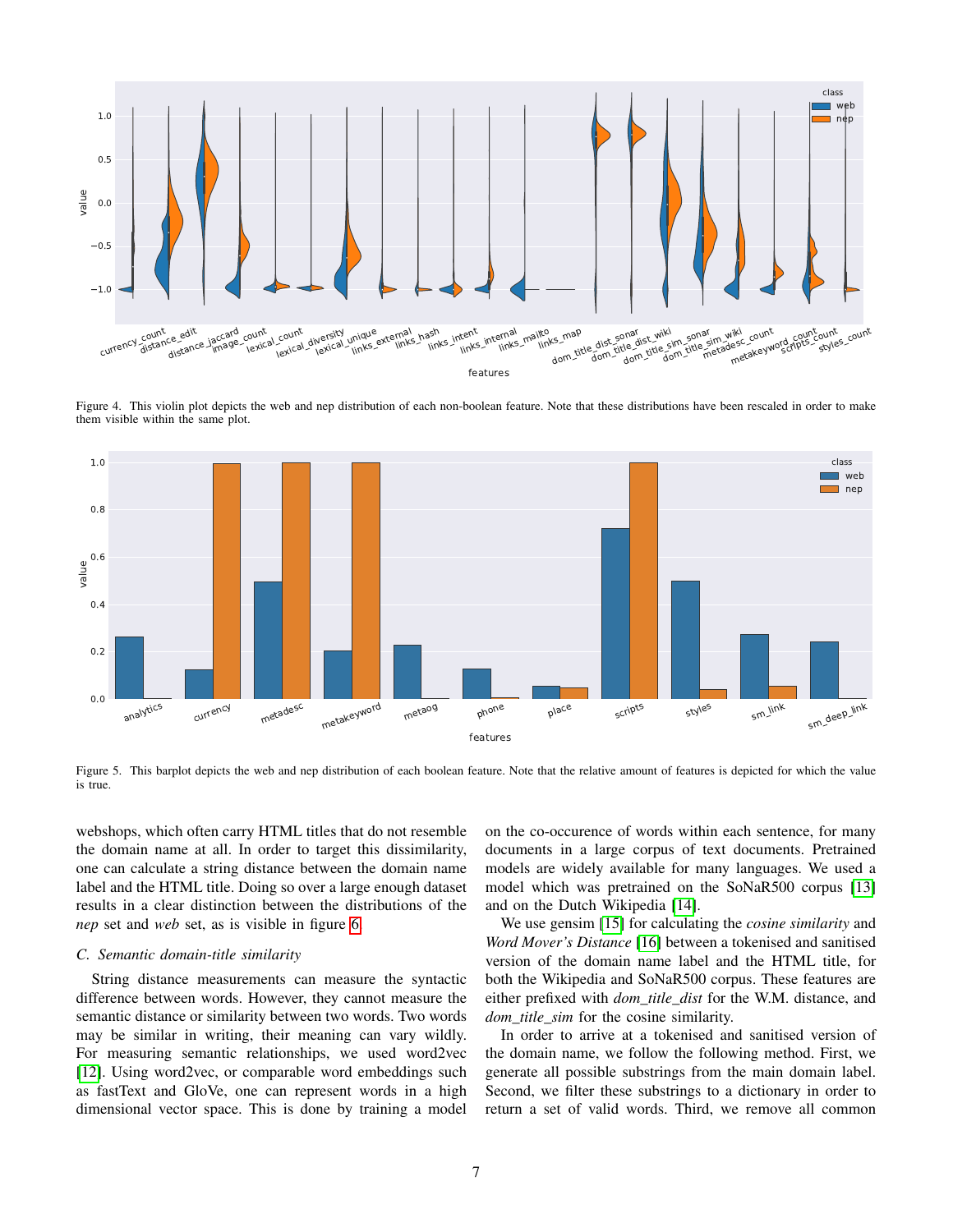

<span id="page-7-0"></span>Figure 6. Distribution of the edit distance between the domain name and HTML title, for the nep and web sets.

stopwords, which are words not contributing to the meaning, such as determiners and prepositions. Fourth, we are left with a set of valid words but among which are still many "false positives", i.e. words that are indeed valid but are not relevant to the domain name itself, mostly by being a subword of an actual word. We can filter these by taking the longest word inside our set, and filtering out any other words which are a subword of the longest word. If we continue doing this, until there are no more words inside the set for which there also exists a superword inside the set, then we are done.

For instance, *autorijschoolmathieu* will be broken down into many substrings, among which are strings which are valid words, but also many bogus strings. After filtering against a dictionary and against stop words, we end up with a set of valid words. These include words such as 'ijs', 'auto', 'mathieu', 'autorijschool', 'rij', 'ij', 'school' and 'rijschool'. Notice that most words are false positives, such as 'ijs' and 'auto', in the sense they are subwords of 'autorijschool'. The last step is to take the longest word, 'autorijschool' in this case, and filter every word from the set which is a subword of 'autorijschool'. By doing this, we can remove all words except 'autorijschool' and 'mathieu', which are our final words.

Next, we roughly apply the same method to the HTML title. First, we tokenize the title. We don't need to generate substrings as we can assume the title is already in sentence form. Second, we filter against our dictionary and list of stop words, such that we end up with a valid list of words.

For instance, the HTML title of autorijschoolmathieu.nl is "Damesschoenen van aQa COGNAC (A3433-Z23A25) / Van Mierlo Schoenen". If we tokenise and sanitise these, we end up with four different words: "Mierlo", "Damesschoenen", and "COGNAC".

Finally, we can calculate a similarity score between the two set of words ("autorijschool", "mathieu") and ("mierlo", "damesschoenen", "cognac"). This would result in 0.301 for the SoNaR500 based model and 0.211 for the Wikipedia based model.

Note that words such as "Mierlo" and "Mathieu" are not filtered by our dictionary, although being natural names. In our case, we used the dictionary which is part of the vector space and since these corpora are very large, natural names are included as well.

At last, when evaluating the performance of the semantic similarity between the *nep* and *web* sets, we can see that the distributions are indeed distinct. The quality of this feature is largely bound by the quality and amount of preprocessing done on the input data.

# *D. HTML meta tags*

HTML meta tags are an important feature for different applications, such as the search engine score and the integration with third party services. By means of defining description and keyword meta tags, search engine operators, such as Google, are better able to index the website. As explained earlier, in section [IV-B,](#page-4-2) the search engine score is an important requirement for webshops in general. Considering that defining meta tags is a low effort task, and that search engine score is especially important for fraudulent webshops, we expected each fraudulent webshop to have these enabled, while this is not often the case for websites in general. [III-B.](#page-2-1) This indeed shows for the metadesc and metakeyword features in the barplot. Here, we can clearly see that nearly all domains in the nep set utilise both kinds of metatags, but only half or even less of the domains belonging to the web set.

Furthermore, we also identify the existence of *meta:og* tags. These tags indicate adaption to the Facebook platform and enable rich bodies. Existence of these meta tags indicates the website operator has optimised the website content to a possible appearance on Facebook. This optimisation is generally implemented on websites of which content is expected to be shared on Facebook, i.e. popular websites. Considering the extra effort in setting up these tags, we did not expect fraudulent webshops to use these tags. This also show in the barplot. We can clearly see that a little more than 20% of domains in the web set use Open Graph tags, whilst nearly 0% of the *nep* set do.

#### *E. Pattern matching*

When operating a legitimate webshop, it is often common practice to provide contact and business information on the website. As a matter of fact, payment providers in The Netherlands are required to verify if the business bank account, chamber of commerce identification number, VAT number, and contact details are clearly visible on the website. Hence, pattern matching for these values could indicate the legitimacy of a webshop.

We utilised regular expressions for matching Dutch telephone numbers, postal codes, address notations, IBAN bank numbers, Dutch VAT (BTW) numbers and regular strings indicating this number. Unfortunately, we discovered that regular expressions for addresses are too expensive to be utilised efficiently and postal codes yield too many false positives.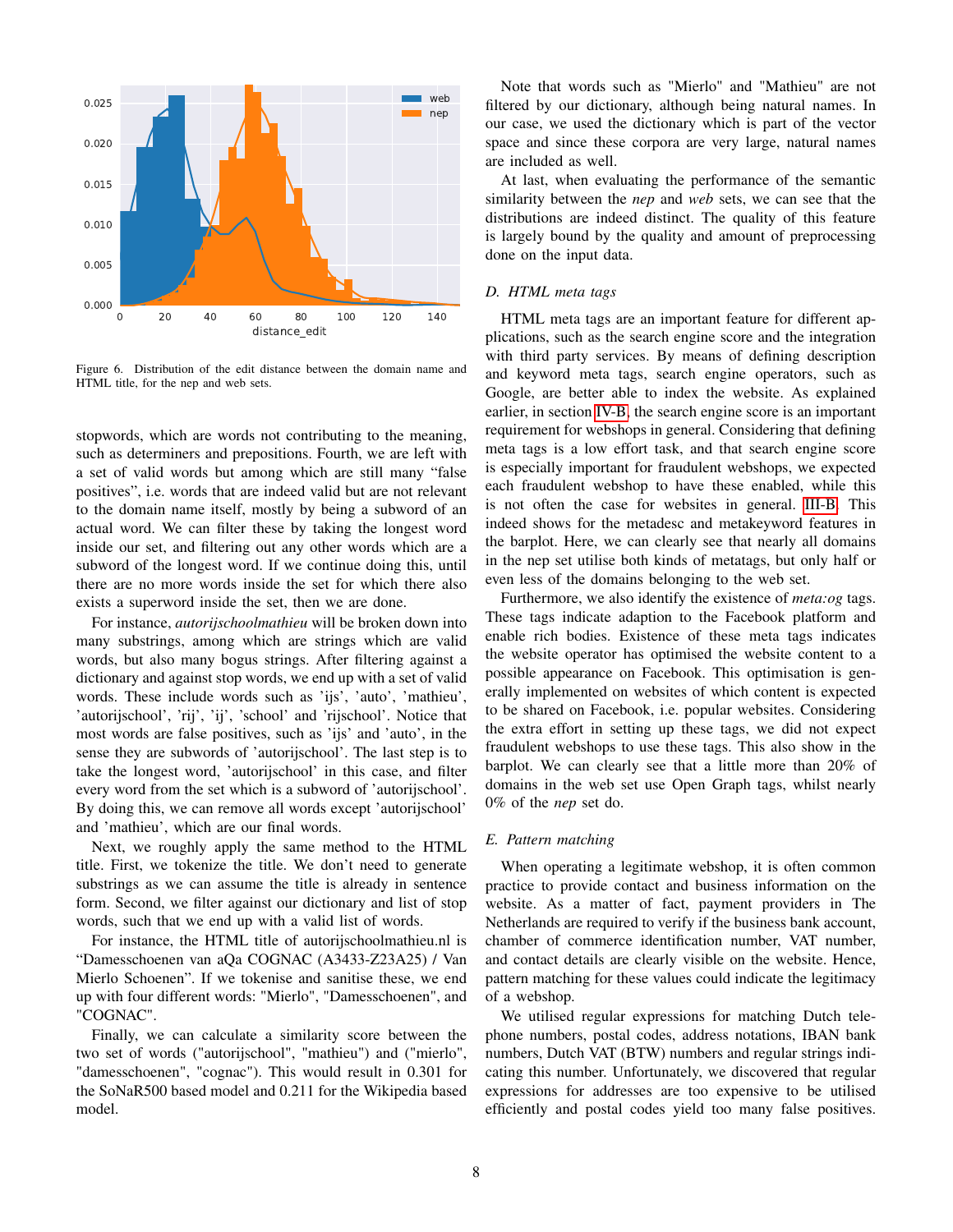Hence, we eventually abandoned the use of these two patterns while keeping the others.

We initially expected this to be a potent feature in classifying fraudulent webshops, but as the barplot shows, the differences between the *nep* and web classes is not all that much. Some fraudulent webshops indeed contain valid Dutch address and place names. These addresses were often also featured on online real estate market places, such as *www.funda.nl*. We suspect these are simply copied such websites in order to generate more trust.

## *F. Currency symbols*

We count the number of currency symbols such as Euro  $(\epsilon)$  and Dollar (\$) on the index page. The idea behind this is twofold. Firstly, the currency symbol can represent a displayed product. This representation is interesting as it can be used to reason about web content. Namely, when visiting a website, a visitor is expecting a certain amount of web content; a deviation from this expectation might queue a suspicion towards the webshop, which we assume the operator intends to avoid. For instance, having a large amount of products on display is generally uncommon. On the contrary, although having only few products on display is more common, legitimate webshop operators tend to highlight displayed products and offer other web content as a compensation in order to engage customers. Creating such content does not scale since it is time-consuming and case dependent. Hence, we assume that fraudulent webshops generally do not contain this content. Therefore, the amount or products (and thus currency symbols) displayed on the index page is expected to not vary a lot.

Secondly, to attract and convince customers into purchasing products, discounts are offered. Generally, discounts are communicated by displaying a product price twice: the original price, and a discounted one. Hence, the currency symbol is displayed twice.

Although a rather crude metric, the currency count seems to be an effective measure in setting apart a website from a webshop, and, to a certain degree, in setting apart a legitimate from fraudulent webshop.

## *G. Image count*

Similar to currency symbols, images are also used to represent products on sale. An image count may be used as a crude approximation for the amount of products on sale. Furthermore, as described previously, we expect the amount of products displayed between webshops to vary little.

Web pages contain images for many other reasons than solely to represent products on sale. However, for webshops in general, a strong correlation between the amount of currency symbols and the amount of pictures, gives a better representation for the amount of products on sale. Furthermore, for the same reasons as for currency symbols, we expected the amount of images between fraudulent webshops to vary little. The relationship between the amount of currency symbols and the amount of image is shown in figure [7.](#page-8-0) As can be seen, the *nep* dataset increases linearly as the amount of products displayed increases.



<span id="page-8-0"></span>Figure 7. Estimating products by correlating images and currency symbols.

# *H. HTML Anchor tags*

Links, or HTML anchor tags, are a fundamental feature of HTML and the Web. By traversing these anchor tags, one can execute HTTP requests for different web content, thus visiting different pages and sites. By looking at the amount and direction of links, we can approximate the size of the website. For instance, we reason that smaller sites like personal blogs and local community websites contain fewer links on their index page than bigger sites like [wikipedia.org.](wikipedia.org) Furthermore, the direction or kind of link is also relevant. We subdivide links into internal, external, hash, mailto, intent and map links.

Firstly, internal links point to resources within the same domain, either relative or absolute. Secondly, external links point to resources outside of the current domain. Thirdly, mailto links are prefixed with *mailto:* and are used to open the e-mail client from inside the browser and start a new draft e-mail. Fourth, intents are used on smart phones to start actions in smart phone applications and are prefixed with *intent://*.

Internal links mainly indicate the size of the website. External links have influence on the search engine score. Known as backlinks, these links help search engine operators estimate relevance and popularity of a certain group of pages. Although mainly of interest to the external party linked to, these links also help the search index of the linking party, if properly used and not abused.

We expect nearly all pages to predominantly have internal links and few external links. Furthermore, we expect many other websites to have a few external links. Apart from occasional links to the index pages of social media, we expect fraudulent webshops to not have any external links, mailto links, or intents due to the manual effort required for this.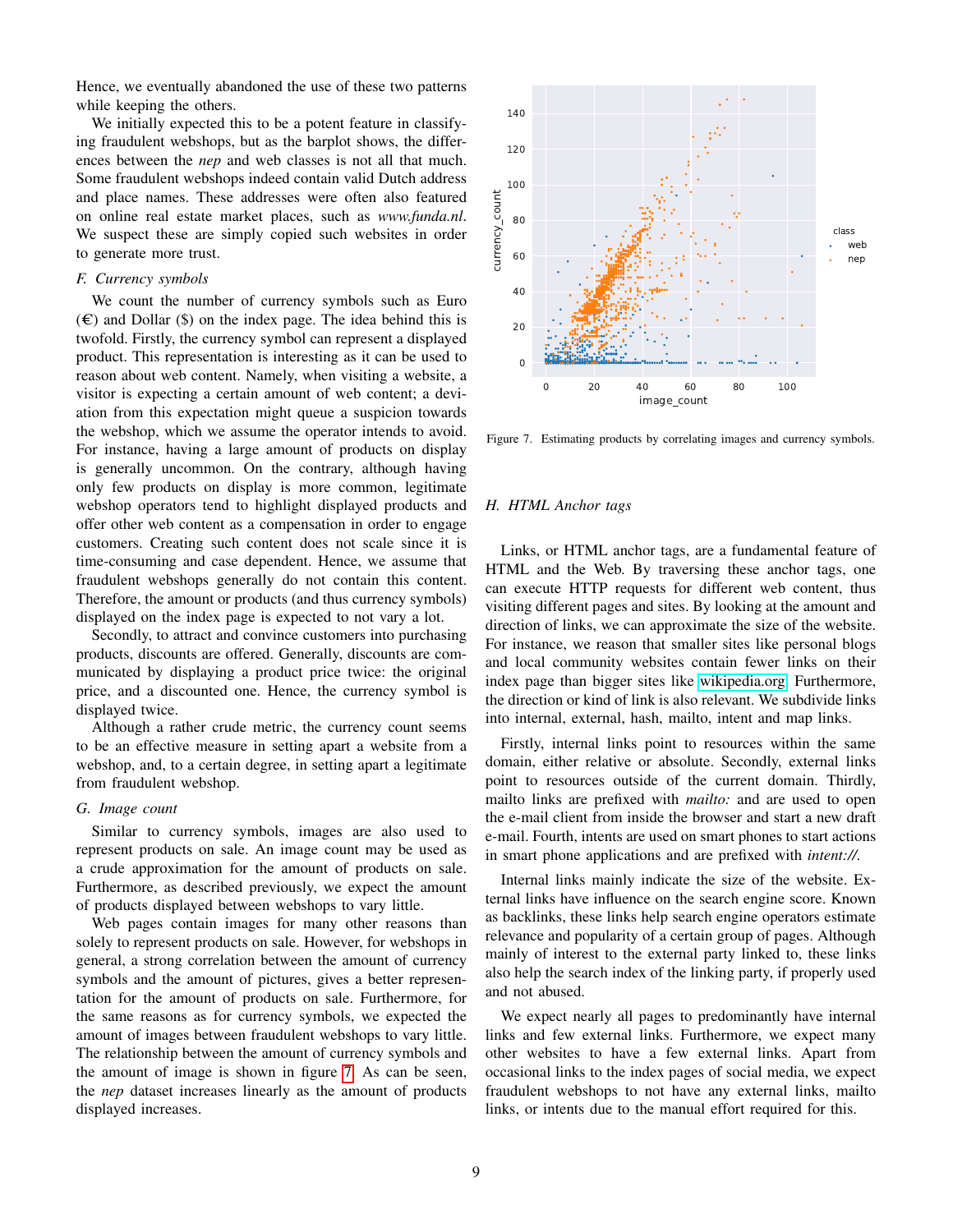# *I. CSS & JavaScript includes*

JavaScript and CSS can be used for many wildly varying purposes. CSS is mostly used for stylistic purposes, such as default styling or applying hover effects on product images or buttons. Although JavaScript can also be utilised for stylistic purposes, such as transition effects, it is often utilised in a more functional way, such as form validation or integration with third party services, such as analytics or payment providers.

Moreover, most composable website or webshop frameworks extend core functionality by themes and plugins. Generally, these are offered in a standalone fashion and as such are not integrated with other source code files. Even if this option is available by means of optimisation, rendering problems can occur when dependencies are not met. Therefore, JavaScript and CSS source files are commonly not combined (or packed) when using webshop frameworks. This implies that the number of CSS and JavaScript source files increase for each theme or plugin used.

In the case of the fraudulent webshops examined, although we notice most webshops to utilise a composable open source framework, we noticed these implementations to be generic and only include a bare minimum of functionality, such as JavaScript files for offering image slider and lightbox functionality. Lightbox functionality implies the enlargement (zooming) of a picture and darkening of the background. This functionality is common in webshops to highlight products. To conclude, we expect fraudulent webshops to use a bare minimum of CSS and JavaScript, as some functionality are a necessity for webshops. Furthermore, we reason that a higher number of CSS and JavaScript implies that more customisation and manual labor was invested. This is less common at fraudulent webshops than general websites.

## *J. Lexical diversity*

Lexical diversity is the amount of words (lemmas) used in web content divided by the total amount of unique words (lemmas). Considering fraudulent webshops offer little other content than a selection of products on display, and furthermore offer similar brands, names and sizes, we expected the lexical diversity to be lower than the average of regular websites.

# *K. Web analytics*

Data on how websites are used, becomes increasingly important for research, business and market research. The process of collecting and interpreting this data is called web analytics. According to W3Techs, among Alexa's top 10 million websites, at least 64.9% use software to perform web analytics [\[17\]](#page-12-3). Wappalyzer, a utility that identifies known web technologies on the Internet, reports that at least 110,000 websites in the .nl TLD perform web analytics [\[18\]](#page-12-4). While these tools can give valuable insights in customer behaviour, it takes some manual effort in enabling these on a website. While analysing the known list of fraudulent webshops, we found that most of these webshops do not use any web analytics software. We presume that this is because setting up the software cannot easily be done automatically. On the other hand, the majority of the genuine webshops are developed with much more effort, and those operators see much more value in web analytics data. This makes it more likely that such a website has web analytics tools enabled, so the use of web analytics software could help distinct fraudulent webshops from genuine ones. We added this distinction as feature by using regular expressions derived from the Wappalyzer source code [\[19\]](#page-12-5). We chose to identify the top 20 marked leaders in web analytics revealed by Wappalyzer [\[18\]](#page-12-4).

# *L. Deep links to social media*

Many businesses use social media to promote products and to get in contact with customers. Most genuine webshops have buttons which link to their own page on various popular social media websites. We found that most fraudulent webshops have no real presence on social media websites. Some of them have social media buttons on their index page, though these link only to the default index page of the social media websites, or do not link to anything at all. Social media websites put great effort in validating registration and creation of business pages in their attempt to fight fake accounts and spam. For operators of fraudulent webshops, manually creating dedicated social media pages per webshop likely costs them too much effort. This would also give complaining customers more opportunity to spread the word that the webshop is fraudulent, which could result in faster domain revocations by the domain registrar. From this difference in social media links, we created two features for the classification. First, all the hyperlinks (*HTML <a>* tags) on the index page are extracted. From the hyperlinks which contain the word "facebook", "linkedin", "pinterest", "twitter", "vimeo" or "youtube", the *href* attribute is checked to see whether it is a deep link. This is a hyperlink which links to a specific webpage of a website, rather than the index page of that website. For example, a deep link of on the website ["www.facebook.com"](www.facebook.com) would be ["www.facebook.com/nike/"](www.facebook.com/nike/). The resulting features include whether a link *seems* to be linking to social media, and whether such link is a deep link.

#### VI. RESULTS

## <span id="page-9-0"></span>*A. Experiment I*

This experiment embodies a 10-fold cross validation of the AdaBoost model trained on 3,300 *web* observations and 3,300 *nep* observations, totalling 6,600 observations. The *web* observations have been (pseudo) randomly sampled from all domains belonging to .nl. The *nep* observations constitute a combined set as explained in section [III-B.](#page-2-1)

Statistics non-boolean features of all sets are shown in table [V,](#page-13-0) Appendix A. Resulting metrics of this experiment are shown in table [II.](#page-10-1) The model scores high on all metrics evaluated. Furthermore, further inspection and training other classification algorithms results in slightly lower but similar metric results. Therefore it is likely that these high metrics are accurate.

The weights of features for the classification algorithm is listed in table [I.](#page-5-1) Interestingly, the analytics feature is the most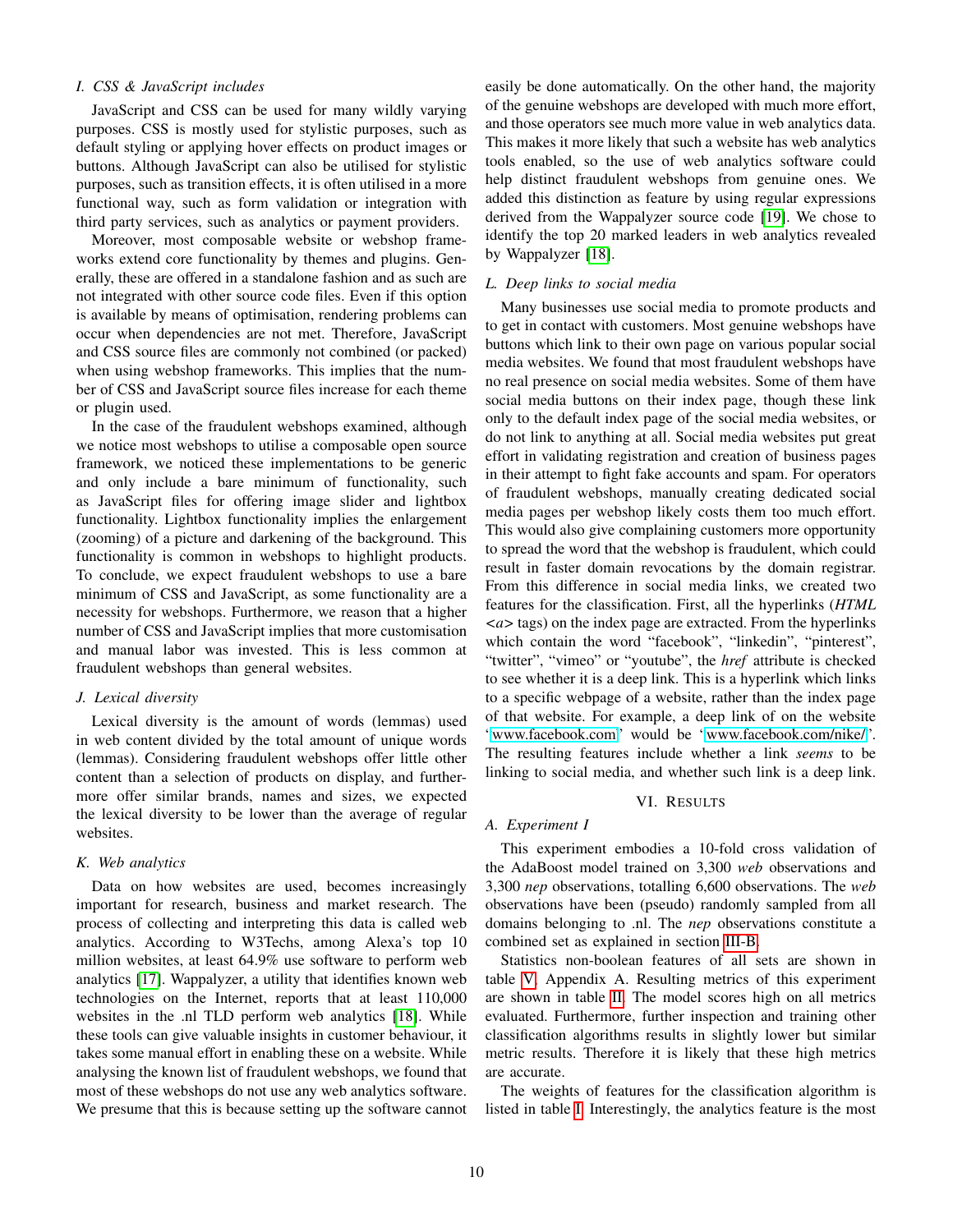informative. Indeed, although many regular websites lack an integration with analytics providers, we have found this feature to accurately distinguish fraudulent webshops from legitimate webshops.

Also, the count of currency symbols is to be expected as a crude but accurate feature to distinguish webshops and nonwebshops. Surprisingly, the edit-distance also seems to have a significant role in distinguishing the two classes.

<span id="page-10-1"></span>Table II EXPERIMENT I: AVERAGE METRICS

| Average     | <b>AdaBoost</b> |
|-------------|-----------------|
| Accurancy   | 0.9934          |
| Recall      | 0.9909          |
| Precision   | 0.9941          |
| $F_1$ score | 0.9915          |

## *B. Experiment II*

This experiment embodies classifying all available web pages from the .nl TLD. To this end, we have used the AdaBoost algorithm which we trained on the entire dataset (6,600 observations). The number of available web pages is around 4.9 million websites. This number is the result after filtering all domains without available page source. Of these, many domains forward to the same domain. After filtering these, we classified all remaining domains and pages, totalling around 4.3 million.

<span id="page-10-2"></span>Of all 4,294,557 samples classified, the model estimates 32,815 samples to be positive, or *nep*; and 4,261,742 samples negative, or *web*. These numbers are shown in table [III.](#page-10-2)

Table III EXPERIMENT II: CLASSIFIED SAMPLES

| Metric   | Amount    | Percentage |
|----------|-----------|------------|
| Total    | 4,294,557 | 100%       |
| Negative | 4,261,742 | 99.24%     |
| Positive | 32,815    | 0.76%      |

These numbers show a high inequality amongst predicted classes for different classifiers, which is to be expected. Considering the total set of non-fraudulent webshops is reasonably much larger than the total set of fraudulent webshops, the model seems to behave in an expected manner, despite being trained on an even number of class samples. However, these numbers alone don't convey any meaning about the performance of the model, namely the accuracy, recall and precision metrics. Since the set is unlabelled, manual evaluation of all classified samples would be necessary in order to measure the model's performance.

In order to approximate the precision, we have taken a (pseudo) random sample of 1,000 from the set of positively predicted domains of 32,815 observations. From these, we have found 301 true positives, which makes the precision 0.301.

Table [IV](#page-10-3) shows the results when extrapolating this precision score to the total set of 32,815 positively predicted domains. It shows that on estimation a total of 9,877 fraudulent webshops are classified correctly.

<span id="page-10-3"></span>Table IV EXPERIMENT II: APPROXIMATED RESULTS BASED ON SAMPLES

| Average        | Approximation |
|----------------|---------------|
| True positive  | 9.877         |
| False positive | 22,937        |
| True negative  | unknown       |
| False negative | unknown       |

#### VII. DISCUSSION

<span id="page-10-0"></span>As demonstrated by the results of Experiment I and Experiment II, classification is a viable way in identifying fraudulent webshops. Experiment I achieved high performance metrics using 10-fold cross validation on the dataset and Experiment II is reasoned to have classified 9,877 fraudulent webshops. However, the precision metric between experiments decreased from 0.99 to 0.30. This indicates that the used *web* and *nep* sets during Experiment I are not fully representative of the *zone* set, or that insufficient features were used to appropriately distinguish both classes on a large scale. Furthermore, note that the *nep* and *web* sets are a subset of the *zone* set and were not excluded from the *zone* set during the training of the model in Experiment II.

It is well possible that the 3,300 fraudulent webshops on which AdaBoost was trained, are included in the 32,815 positively classified samples and in the 9,877 approximated true positives. However, this ultimately still implies that at least 6,000 new fraudulent webshops were found, thus still indicating the viability of the method.

Furthermore, one could object to the claim that the trained model classifies fraudulent webshops, but instead classifies webshops in general. Indeed, the set of *fraudulent webshops* is a subset of *all* the webshops, which subsequently is a subset of the .nl zone at large. Given this, one could argue that true positives found are a subset and a by-product of classifying webshops in general.

Let's consider the implications and assume a precision of 100% during Experiment II. This would imply that all 32,815 positively classified examples are webshops, and our sample approximates that 33%, or one in three, is a fraudulent webshop.

However, when inspecting the same sample from which the previous approximation follows, we also notice that around 33% of samples is not a webshop at all, but a general website. This would imply that the precision is not 100% but around 66%, from which follows that one in two webshops is fraudulent. When comparing this estimation to the report of the Consumentenbond, which estimates 90,000 total webshops and only one in five to be fraudulent; then it follows that the objection given, although reasonable, is likely false.

Furthermore, if the report from the Consumentenbond is true, then this implies that a total number of 18,000 fraudulent webshops exist. Given this, we can speculate and state that the recall achieved is around 50%.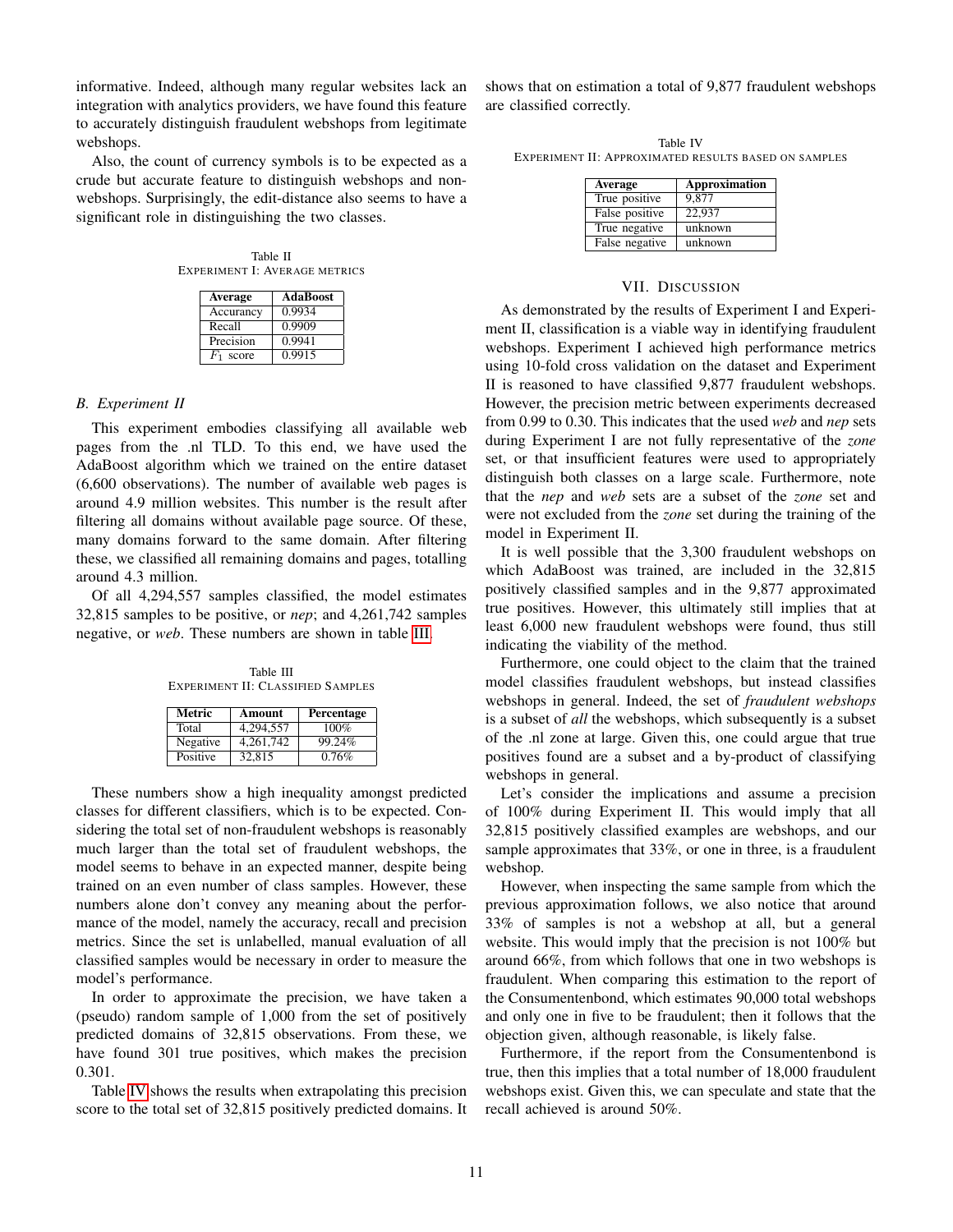On a final note, in deciding between webshop and nonwebshop, we regard the distinctive factor to be the presence of a digital shopping cart and online payment capabilities. Websites advertising products without the possibility of immediate purchase are not recognised as webshops.

## *A. Future Work*

Future work consists of two parts. First, we address several methods that can be utilised in order to improve the performance of the classification model. Afterwards, we provide general recommendations in order to address the problem of fraudulent webshops on the internet.

Many improvements to the current model can be made and features could be removed or extended. First, we suggest to experiment with training and testing using uneven classes. Although generally not recommended, in this case it may help improve precision, considering the ratio of fraudulent webshops to non-fraudulent webshops is very small. Second, we suggest building features to detect automatically translated text and text containing many grammatical mistakes. For instance, Aharoni, Koppel, and Goldberg showed machine translated text can be detected automatically [\[20\]](#page-12-6). Furthermore, mistakes may be identified by proofreading tools such as *LanguageTool* [\[21\]](#page-12-7). Third, we suggest evaluating which payment service provider is utilised. Payment service providers are generally well regulated and necessitate that their customers are real and legitimate companies. A common procedure amongst payment service providers is to manually verify a customer's website. Hence, this may be a good feature in separating fraudulent from legitimate webshops. Fourth, an in-depth study of different classification algorithms and configuration parameters could contribute to an even better performing algorithm. And at last, we suggest combining these features with other features based on the network, hosting or WHOIS data. The effectiveness of such a method is shown in nDEWS and in the research of Thijs Brands at SIDN labs. The combination of these could result in a reliable classification system. Furthermore, in terms of general recommendations, we would like to suggest an investigation into the options for resetting or degrading a domain's search engine score. For instance, returning a HTTP 404 is commonly regarded as a degrading measure towards some URI's search engine score. These measurements could be implemented by registries in order to discourage fraudulent webshop operators.

# VIII. CONCLUSION

<span id="page-11-4"></span>Operators of fraudulent webshop need to attract customers, maintain a high search engine score and achieve a high level of scalability in order to successfully exploit fraudulent webshops. Web content-based features can be modelled after these requirements. This research developed and tested 32 of such features. The three most informative features appear to be: The presence of web analytics software, the amount of currency symbols and the Levenshtein (edit) distance between the domain name and HTML title. This results in the identification of approximately 9,877 fraudulent webshops, of which at least 6,000 are new compared to the ones found in prior work. Although this method still shows false positives which can greatly be improved, fundamentally it shows the viability of content based classification of fraudulent webshops.

## IX. ACKNOWLEDGEMENTS

<span id="page-11-5"></span>This research was supported by SIDN. Their ongoing efforts into the monitoring and safekeeping of the .nl ccTLD have initiated and supported this research. Specifically, our gratitude goes out to Maarten Wullink and Marco Davids, who have put time and effort into supervising this work.

#### **REFERENCES**

- <span id="page-11-0"></span>[1] VeriSign Inc., *The Domain Name Industry Brief*, [https:](https://www.verisign.com/assets/domain-name-report-Q42017.pdf) [/ / www . verisign . com / assets / domain - name - report -](https://www.verisign.com/assets/domain-name-report-Q42017.pdf) [Q42017.pdf,](https://www.verisign.com/assets/domain-name-report-Q42017.pdf) Visited on 2018-06-06.
- <span id="page-11-1"></span>[2] United Nations Conference on Trade and Development, *UNCTAD B2C E-COMMERCE INDEX*, [http://unctad.](http://unctad.org/en/PublicationsLibrary/tn_unctad_ict4d09_en.pdf) [org/en/PublicationsLibrary/tn\\_unctad\\_ict4d09\\_en.pdf,](http://unctad.org/en/PublicationsLibrary/tn_unctad_ict4d09_en.pdf) Visited on 2018-06-17.
- <span id="page-11-2"></span>[3] V. v. Amerongen, "De nepwebshop is overal", *Digitaal-Gids*, 2018.
- <span id="page-11-3"></span>[4] Nationale Politie, *Aangiften van internetoplichting gedaald*, [https://www.politie.nl/nieuws/2018/februari/6/](https://www.politie.nl/nieuws/2018/februari/6/aangiften-van-internetoplichting-gedaald.html) [aangiften- van-internetoplichting- gedaald.html,](https://www.politie.nl/nieuws/2018/februari/6/aangiften-van-internetoplichting-gedaald.html) Visited on 2018-07-07.
- <span id="page-11-6"></span>[5] D. Sahoo, C. Liu, and S. C. Hoi, "Malicious url detection using machine learning: A survey", *arXiv preprint arXiv:1701.07179*, 2017.
- <span id="page-11-7"></span>[6] Y.-T. Hou, Y. Chang, T. Chen, C.-S. Laih, and C.- M. Chen, "Malicious web content detection by machine learning", *Expert Systems with Applications*, vol. 37, no. 1, pp. 55–60, 2010.
- [7] Giovane C. M. Moura, Moritz Muller, Maarten Wullink, and Cristian Hesselman, "nDEWS: a New Domains Early Warning System for TLDs", in *IEEE/IFIP International Workshop on Analytics for Network and Service Management (AnNet 2016), co-located with IEEE/IFIP Network Operations and Management Symposium (NOMS 2016)*, 2016.
- <span id="page-11-8"></span>[8] Dutch Open Hackathon, *Dutch Open Hackathon*, [https:](https://dutchopenhackathon.com/) [//dutchopenhackathon.com/,](https://dutchopenhackathon.com/) Visited on 2018-06-30.
- <span id="page-11-9"></span>[9] Richard Garsthagen, *CrimeBusterBot*, [https : / / github.](https://github.com/AnykeyNL/CrimeBusterBot) [com/AnykeyNL/CrimeBusterBot,](https://github.com/AnykeyNL/CrimeBusterBot) Visited on 2018-06- 30.
- <span id="page-11-10"></span>[10] De Consumentenbond, *Lijst onbetrouwbare webwinkels*, [https://www.consumentenbond.nl/online - kopen/lijst](https://www.consumentenbond.nl/online-kopen/lijst-onbetrouwbare-webwinkels)  [onbetrouwbare-webwinkels,](https://www.consumentenbond.nl/online-kopen/lijst-onbetrouwbare-webwinkels) Visited on 2018-06-20.
- <span id="page-11-11"></span>[11] Maarten Wullink, *Crawling .nl*, [https://www.sidnlabs.](https://www.sidnlabs.nl/a/weblog/crawling-nl) [nl/a/weblog/crawling-nl,](https://www.sidnlabs.nl/a/weblog/crawling-nl) Visited on 2018-06-06.
- <span id="page-11-12"></span>[12] T. Mikolov, K. Chen, G. Corrado, and J. Dean, "Efficient estimation of word representations in vector space", *arXiv preprint arXiv:1301.3781*, 2013.
- <span id="page-11-13"></span>[13] N. Oostdijk, "Sonar-500 stevin nederlandstalig referentiecorpus (corpus geschreven nederlands, 500 miljoen woorden)", 2012.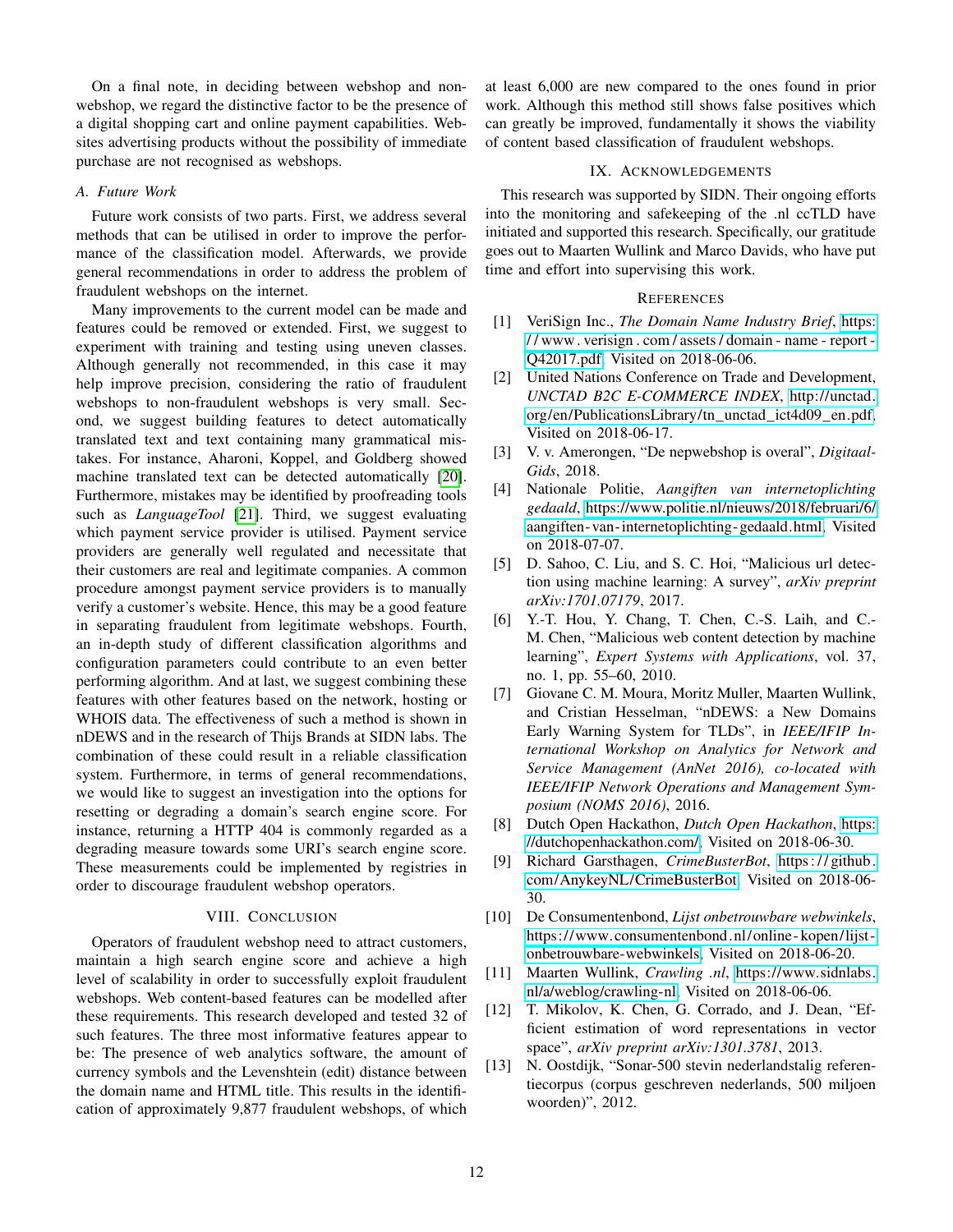- <span id="page-12-0"></span>[14] S. Tulkens, C. Emmery, and W. Daelemans, "Evaluating" unsupervised dutch word embeddings as a linguistic resource", in *Proceedings of the Tenth International Conference on Language Resources and Evaluation (LREC 2016)*, N. C. C. Chair), K. Choukri, T. Declerck, M. Grobelnik, B. Maegaard, J. Mariani, A. Moreno, J. Odijk, and S. Piperidis, Eds., Portorož, Slovenia: European Language Resources Association (ELRA), 2016, ISBN: 978-2-9517408-9-1.
- <span id="page-12-1"></span>[15] R. Řehůřek and P. Sojka, "Software Framework for Topic Modelling with Large Corpora", English, in *Proceedings of the LREC 2010 Workshop on New Challenges for NLP Frameworks*, [http://is .muni . cz/](http://is.muni.cz/publication/884893/en) [publication / 884893 / en,](http://is.muni.cz/publication/884893/en) Valletta, Malta: ELRA, May 2010, pp. 45–50.
- <span id="page-12-2"></span>[16] M. Kusner, Y. Sun, N. Kolkin, and K. Weinberger, "From word embeddings to document distances", in *International Conference on Machine Learning*, 2015, pp. 957–966.
- <span id="page-12-3"></span>[17] O-Success, *Usage of traffic analysis tools for websites*, https :// w3techs.com/technologies/overview/traffic\_ [analysis/all,](https://w3techs.com/technologies/overview/traffic_analysis/all) Visited on 2018-06-27.
- <span id="page-12-4"></span>[18] wappalyzer.com, *Analytics*, [https:// www. wappalyzer.](https://www.wappalyzer.com/categories/analytics) [com/categories/analytics,](https://www.wappalyzer.com/categories/analytics) Visited on 2018-06-27.
- <span id="page-12-5"></span>[19] Elbert Alias, *Wappalyzer*, [https://github.com/AliasIO/](https://github.com/AliasIO/Wappalyzer) [Wappalyzer,](https://github.com/AliasIO/Wappalyzer) Visited on 2018-06-27.
- <span id="page-12-6"></span>[20] R. Aharoni, M. Koppel, and Y. Goldberg, "Automatic detection of machine translated text and translation quality estimation", in *Proceedings of the 52nd Annual Meeting of the Association for Computational Linguistics (Volume 2: Short Papers)*, vol. 2, 2014, pp. 289–295.
- <span id="page-12-7"></span>[21] LanguageTool, *languagetool-org/languagetool: Style and Grammar Checker for 25+ Languages*, [https : / /](https://github.com/languagetool-org/languagetool) [github.com/languagetool- org/languagetool,](https://github.com/languagetool-org/languagetool) Visited on 2018-07-10.